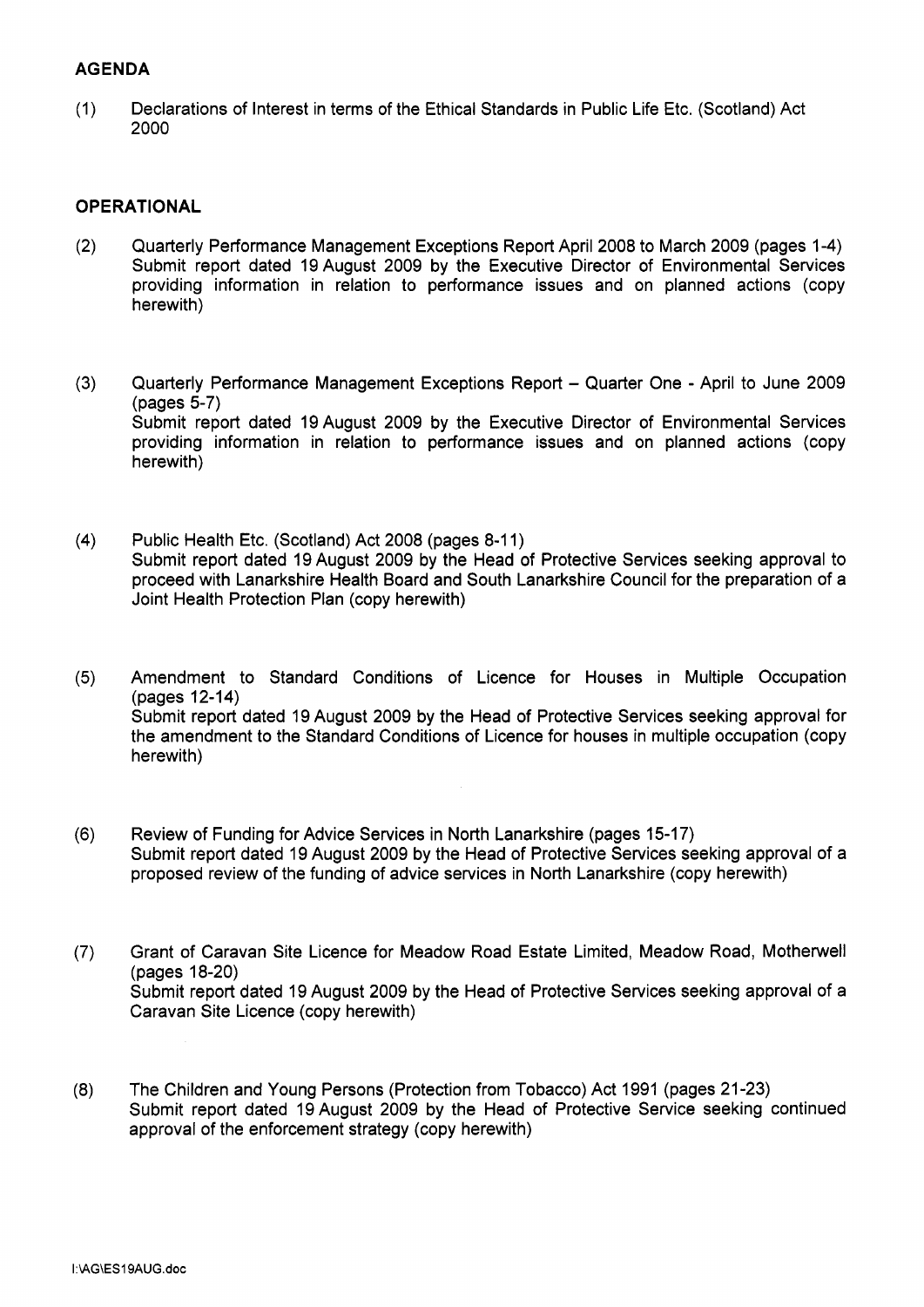- $(9)$ Provision of Stray Dog Kennelling Facility (pages 24-29) Submit report dated 19 August 2009 by the Head of Protective Services seeking approval of (1) a new agreement with the Scottish Society for the Prevention of Cruelty to Animals, and [\(2\) the proposal to reduce the number of dogs passed to the SSPCA facility at Bothwell Bridge](http://mars.northlan.gov.uk/xpedio/groups/public/documents/report/064144.pdf)  Animal Welfare Centre (copy herewith)
- $(10)$ Hartwood Hospital Burial Ground - Acquisition of Land (pages 30-32) [Submit report dated 19August 2009 by the Head of Land Services seeking approval to](http://mars.northlan.gov.uk/xpedio/groups/public/documents/report/064145.pdf)  acquire the former Hartwood Hospital Burial Ground (copy herewith)
- $(11)$ Land Surplus to Operational Requirements
	- Land at 173 Bonkle Road, Newmains (pages 33-35)  $(a)$ Submit report dated 19 August 2009 by the Head of Land Services seeking approval [to declare an area of land at Bonkle Road, Newmains surplus to operational](http://mars.northlan.gov.uk/xpedio/groups/public/documents/report/064146.pdf)  requirements (copy herewith)
	- Land at Victoria Street, Harthill (pages 36-38)  $(b)$ Submit report dated 19 August 2009 by the Head of Land Services seeking approval to [declare land at Victoria Street, Harthill surplus to operational requirements \(copy](http://mars.northlan.gov.uk/xpedio/groups/public/documents/report/064147.pdf)  herewith)
	- $(c)$ Balmalloch Bothy, Kilsyth (pages 39-40) Submit report dated 19 August 2009 by the Head of Land Services seeking approval to [declare the Balmalloch Road, Kilsyth Bothy surplus to operational requirements \(copy](http://mars.northlan.gov.uk/xpedio/groups/public/documents/report/064148.pdf)  herewith)
	- $(d)$ Land at Easffield Cemetery, Cumbernauld (pages 41 -43) Submit report dated 19 August 2009 by the Head of Land Services seeking approval to [declare an area of land at Easffield Cemetery, Cumbernauld surplus to operational](http://mars.northlan.gov.uk/xpedio/groups/public/documents/report/064162.pdf)  requirements (copy herewith)
	- Land at Main Street, Glenboig (pages 44-46)  $(e)$ Submit report dated 19 August 2009 by the Head of Land Services seeking approval to [declare an area of land at Main Street, Glenboig surplus to operational requirements](http://mars.northlan.gov.uk/xpedio/groups/public/documents/report/064150.pdf)  (copy herewith)

## **FINANCIAL**

- (12) Revenue Monitoring Report Environmental Services (pages 47-53) Submit report dated 19 August 2009 by the Executive Director of Environmental Services advising of the overall financial position of Environmental Services (copy herewith)
- (1 3) [Composite Capital Programme 2009/10 Monitoring Report \(pages 54-56\)](http://mars.northlan.gov.uk/xpedio/groups/public/documents/report/064152.pdf)  Submit report dated 19 August 2009 by the Executive Director of Environmental Services advising of the financial performance of the Capital Programme (copy herewith)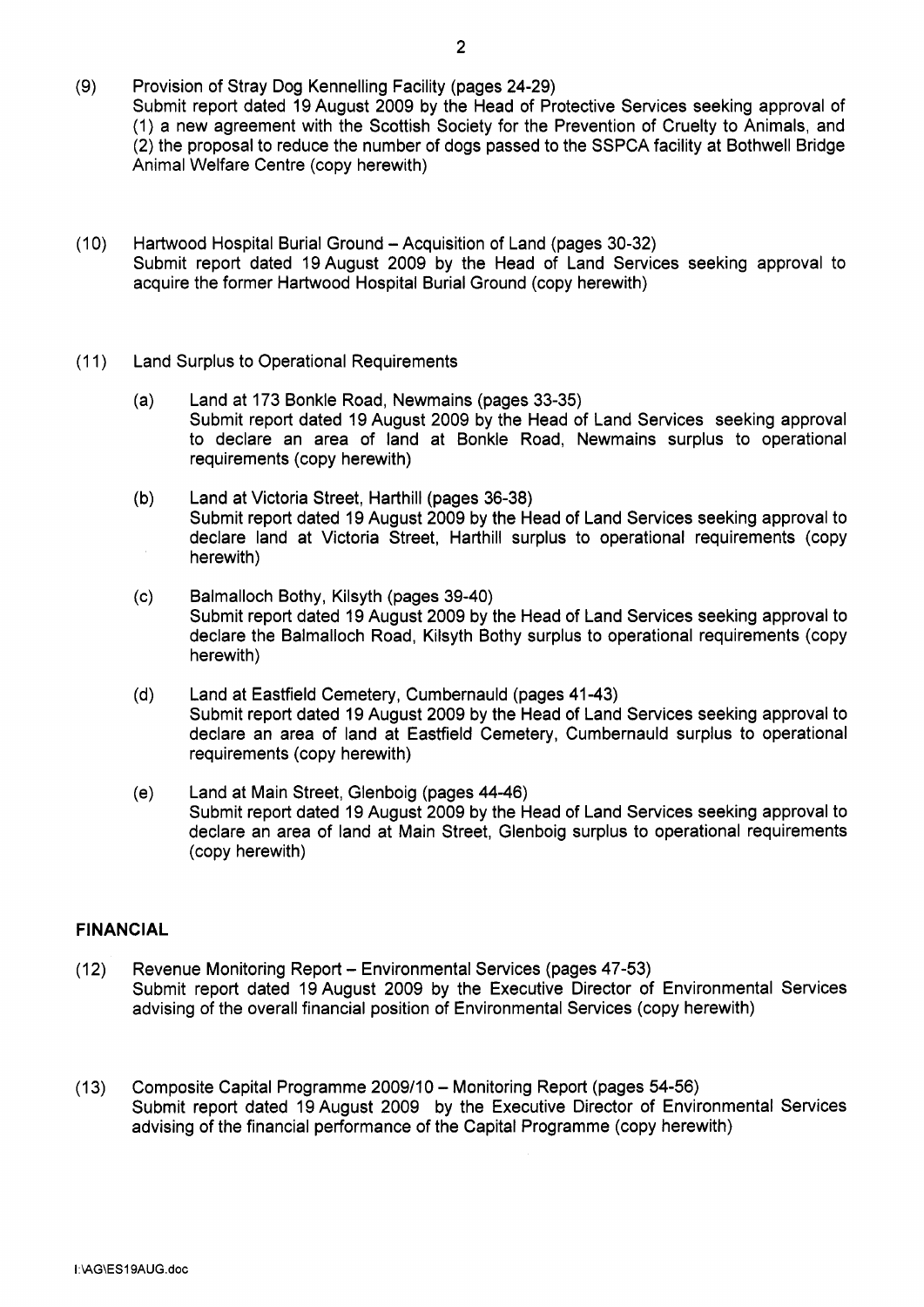- Submit report dated 19 August 2009 by the Executive Director of Environmental Services [advising of the provisional year end position of the building cleaning trading accounts and](http://mars.northlan.gov.uk/xpedio/groups/public/documents/report/064153.pdf)  outlining the management action required to control income and expenditure levels (copy herewith)
- (1 5) Catering Trading Accounts (pages 60-63) [Submit report dated 19 August 2009 by the Executive Director of Environmental Services](http://mars.northlan.gov.uk/xpedio/groups/public/documents/report/064154.pdf)  advising of the provisional year end position of the catering trading accounts and outlining the management action required to control income and expenditure levels (copy herewith)
- (1 6) Cleansing Trading Accounts (pages 64-67) Submit report dated 19 August 2009 by the Executive Director of Environmental Services [advising of the provisional year end position of the cleansing trading accounts and outlining](http://mars.northlan.gov.uk/xpedio/groups/public/documents/report/064155.pdf)  the management action required to control income and expenditure levels (copy herewith)
- (17) Parks Service Trading Accounts (pages 68-71) Submit report dated 19 August 2009 by the Executive Director of Environmental Services [advising of the provisional year end position of the parks service trading accounts and](http://mars.northlan.gov.uk/xpedio/groups/public/documents/report/064156.pdf)  outlining the management action required to control income and expenditure levels (copy herewith)
- (18) Transport Service Trading Accounts (pages 72-74) Submit report dated 19 August 2009 by the Executive Director of Environmental Services [advising of the provisional year end position of the transport service trading accounts and](http://mars.northlan.gov.uk/xpedio/groups/public/documents/report/064157.pdf)  outlining the management action required to control income and expenditure levels (copy herewith)
- (1 9) Stock Adjustments for the Financial Year 2008/09 (page 75) [Submit report dated 19 August 2009 by the Executive Director of Environmental Services](http://mars.northlan.gov.uk/xpedio/groups/public/documents/report/064158.pdf)  seeking approval for the transport stock adjustment for financial year 2008/09 (copy herewith)

## **FOR INFORMATION**

- (20) [Tender for the Provision of Machine Repairs and Portable Appliance Testing for Building](http://mars.northlan.gov.uk/xpedio/groups/public/documents/report/064159.pdf)  Cleaning Equipment within Building Support Services (pages 76-77) Submit report dated 19 August 2009 by the Head of Facility Support Services seeking approval for the acceptance of a contract (copy herewith)
- (21) Construction of Two Recycling Centres (pages 78-79) [Submit report dated 19 August 2009 by the Head of Land Services advising of the acceptance](http://mars.northlan.gov.uk/xpedio/groups/public/documents/report/064160.pdf)  of a contract and submitted for noting (copy herewith)